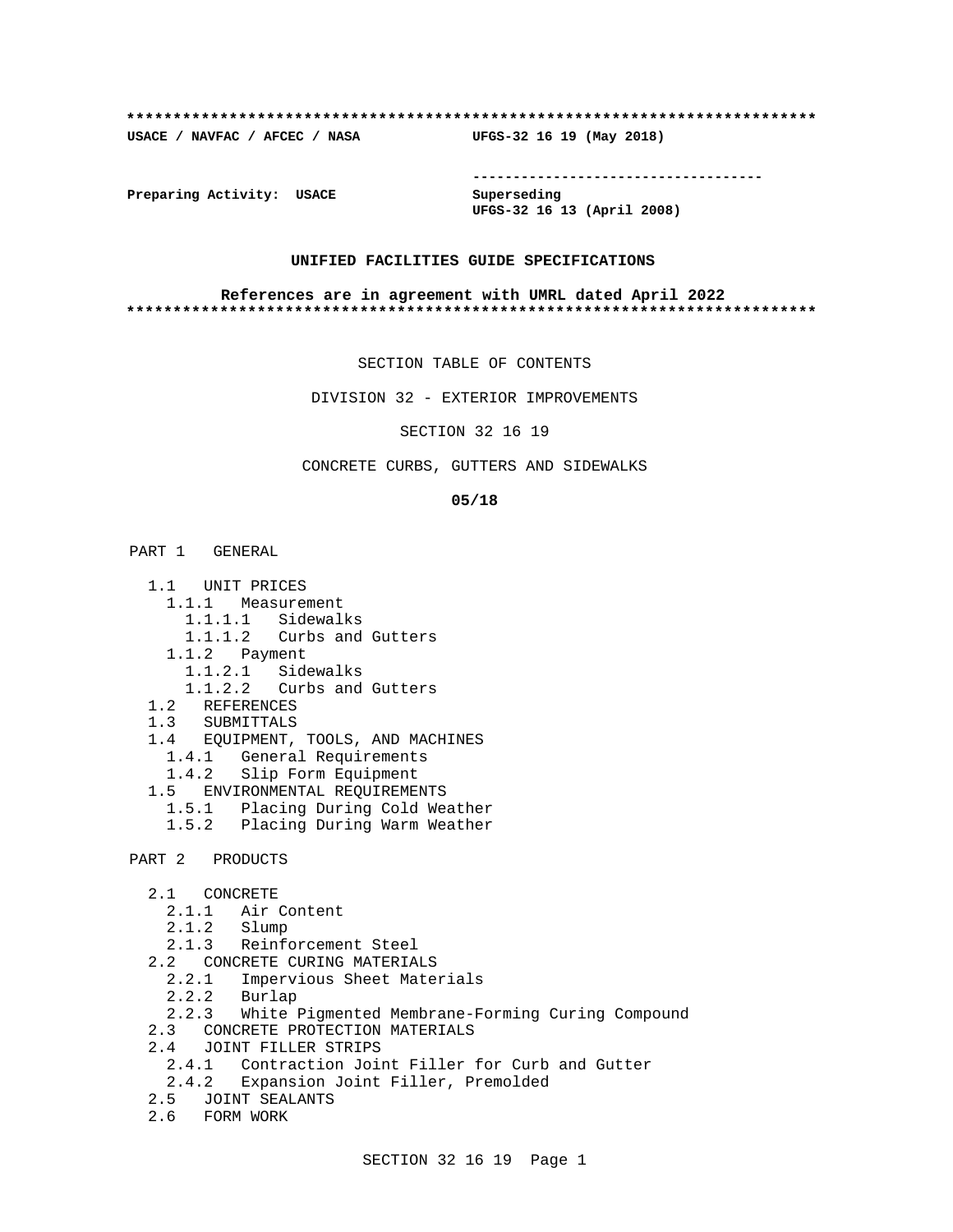- 2.6.1 Wood Forms
- 2.6.2 Steel Forms
- 2.6.3 Sidewalk Forms
- 2.6.4 Curb and Gutter Forms
- 2.6.5 Biodegradable Form Release Agent
- 2.7 Detectable Warning System
- PART 3 EXECUTION
	- 3.1 SUBGRADE PREPARATION
		- 3.1.1 Sidewalk Subgrade
		- 3.1.2 Curb and Gutter Subgrade
		- 3.1.3 Maintenance of Subgrade
	- 3.2 FORM SETTING
		- 3.2.1 Sidewalks
		- Curbs and Gutters
	- 3.3 SIDEWALK CONCRETE PLACEMENT AND FINISHING
		- 3.3.1 Formed Sidewalks
		- 3.3.2 Concrete Finishing
		- 3.3.3 Edge and Joint Finishing
		- 3.3.4 Surface and Thickness Tolerances
	- 3.4 CURB AND GUTTER CONCRETE PLACEMENT AND FINISHING
		- 3.4.1 Formed Curb and Gutter
		- 3.4.2 Curb and Gutter Finishing
		- 3.4.3 Concrete Finishing
		- 3.4.4 Joint Finishing
	- Surface and Thickness Tolerances
	- 3.5 SIDEWALK JOINTS
		- 3.5.1 Sidewalk Contraction Joints
		- 3.5.2 Sidewalk Expansion Joints
		- 3.5.3 Reinforcement Steel Placement
	- 3.6 CURB AND GUTTER JOINTS
		- 3.6.1 Contraction Joints
		- 3.6.2 Expansion Joints
	- 3.7 CURING AND PROTECTION
		- 3.7.1 General Requirements
			- 3.7.1.1 Mat Method
			- 3.7.1.2 Impervious Sheeting Method
			- 3.7.1.3 Membrane Curing Method
		- 3.7.2 Backfilling
		- 3.7.3 Protection
		- 3.7.4 Protective Coating
			- 3.7.4.1 Application
			- 3.7.4.2 Precautions
	- 3.8 FIELD QUALITY CONTROL
		- 3.8.1 General Requirements
		- 3.8.2 Concrete Testing
			- 3.8.2.1 Strength Testing
			- 3.8.2.2 Air Content
		- 3.8.2.3 Slump Test<br>3.8.3 Thickness Eval
		- 3.8.3 Thickness Evaluation
		- 3.8.4 Surface Evaluation
	- 3.9 SURFACE DEFICIENCIES AND CORRECTIONS
		- 3.9.1 Thickness Deficiency
		- 3.9.2 High Areas
		- 3.9.3 Appearance
	- 3.10 DETECTABLE WARNING SYSTEM
- -- End of Section Table of Contents --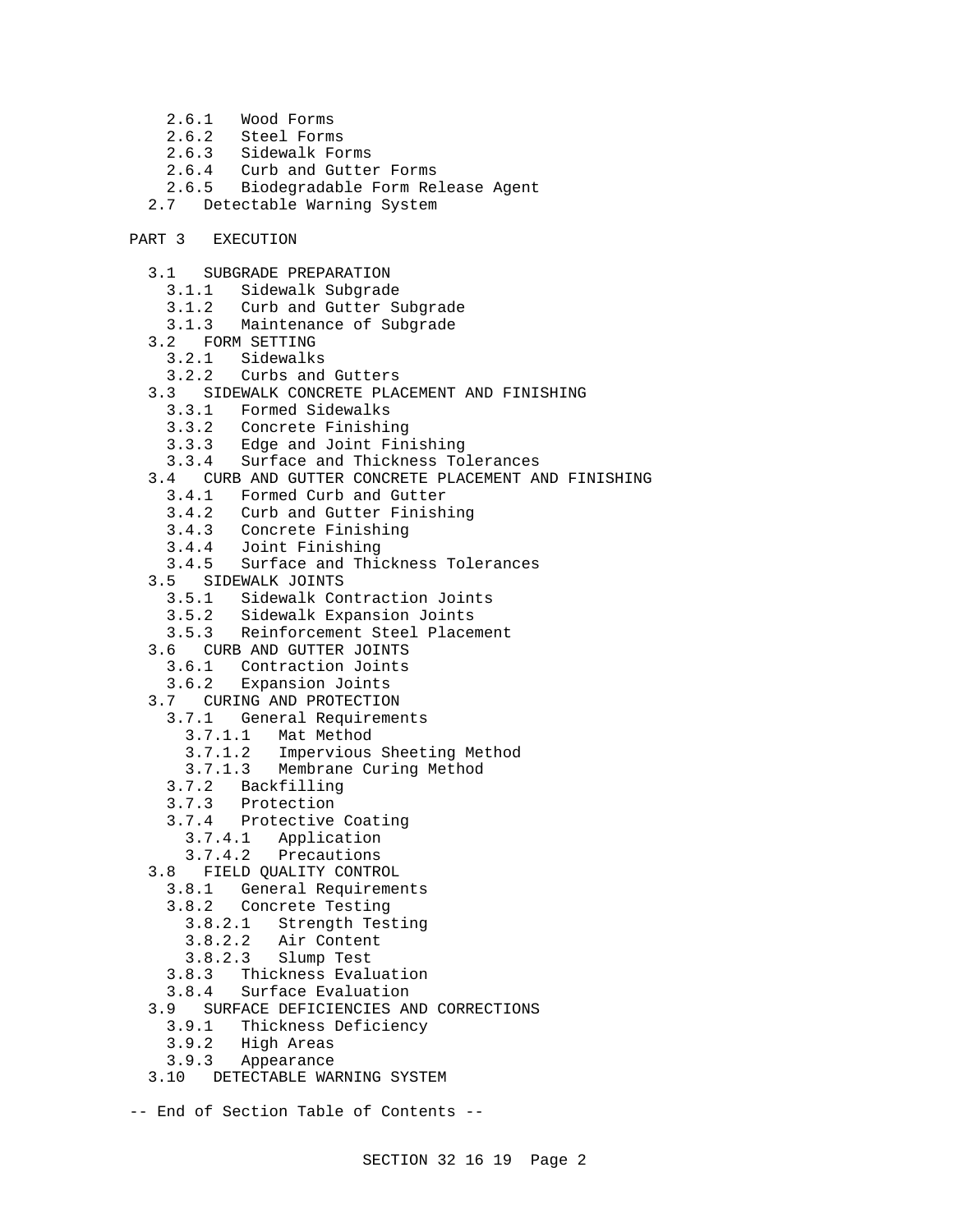SECTION 32 16 19 Page 3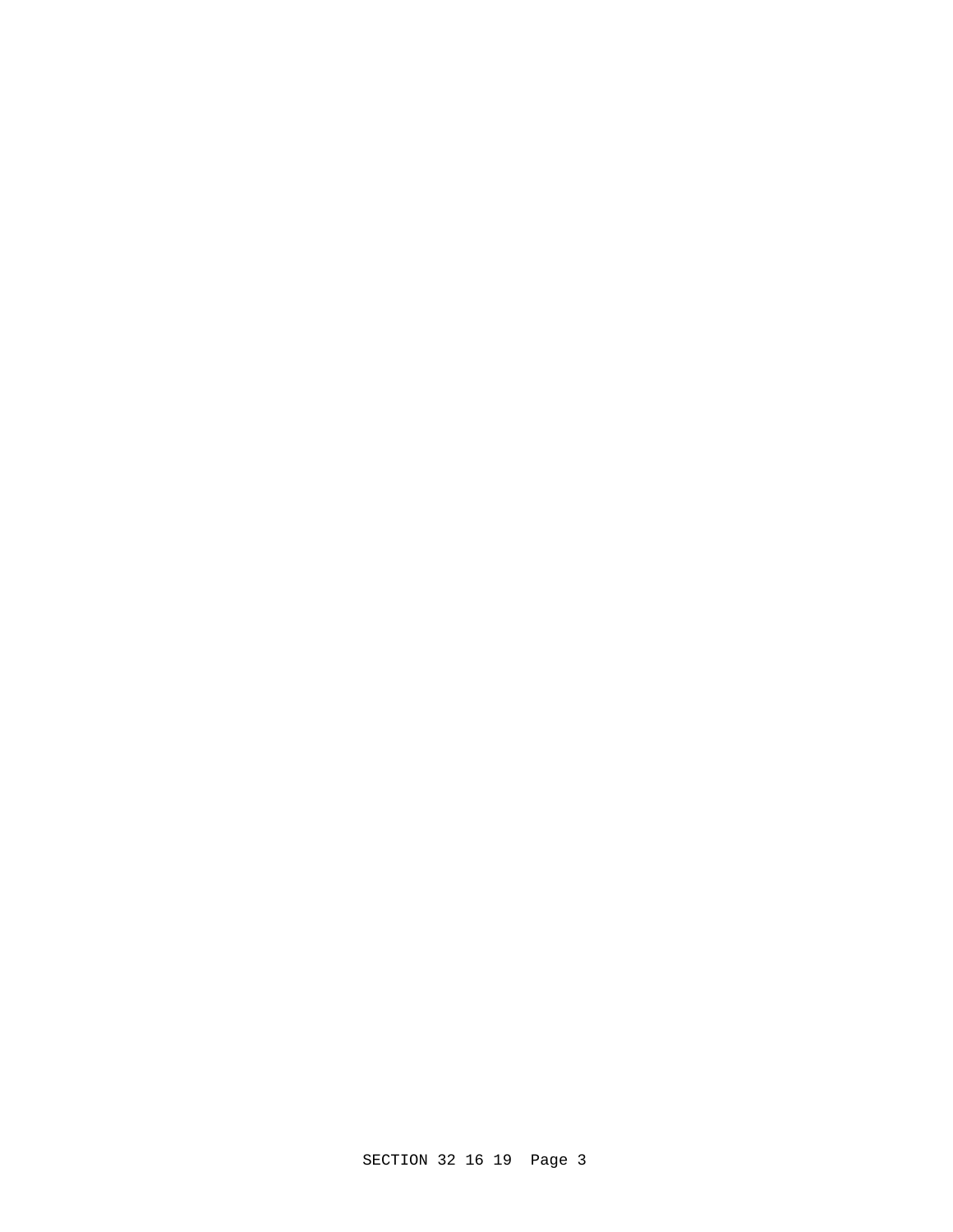USACE / NAVFAC / AFCEC / NASA

--------------------------------------

Preparing Activity: USACE

Superseding UFGS-32 16 13 (April 2008)

UFGS-32 16 19 (May 2018)

## UNIFIED FACILITIES GUIDE SPECIFICATIONS

References are in agreement with UMRL dated April 2022 

SECTION 32 16 19

CONCRETE CURBS, GUTTERS AND SIDEWALKS  $05/18$ 

NOTE: This guide specification covers the requirements for concrete sidewalks and curbs and gutters.

Adhere to UFC 1-300-02 Unified Facilities Guide Specifications (UFGS) Format Standard when editing this quide specification or preparing new project specification sections. Edit this guide specification for project specific requirements by adding, deleting, or revising text. For bracketed items, choose applicable item(s) or insert appropriate information.

Remove information and requirements not required in respective project, whether or not brackets are present.

Comments, suggestions and recommended changes for this quide specification are welcome and should be submitted as a Criteria Change Request (CCR). 

PART 1 GENERAL

NOTE: This specification may be adjusted to cover separate curbs and gutters or combination curbs and gutters. This guide specification will not be used for integral or monolithic curbs of concrete pavement or for curbs and gutters for bridges. 

1.1 UNIT PRICES

NOTE: Delete unit price paragraphs when the work is covered by a lump-sum contract price.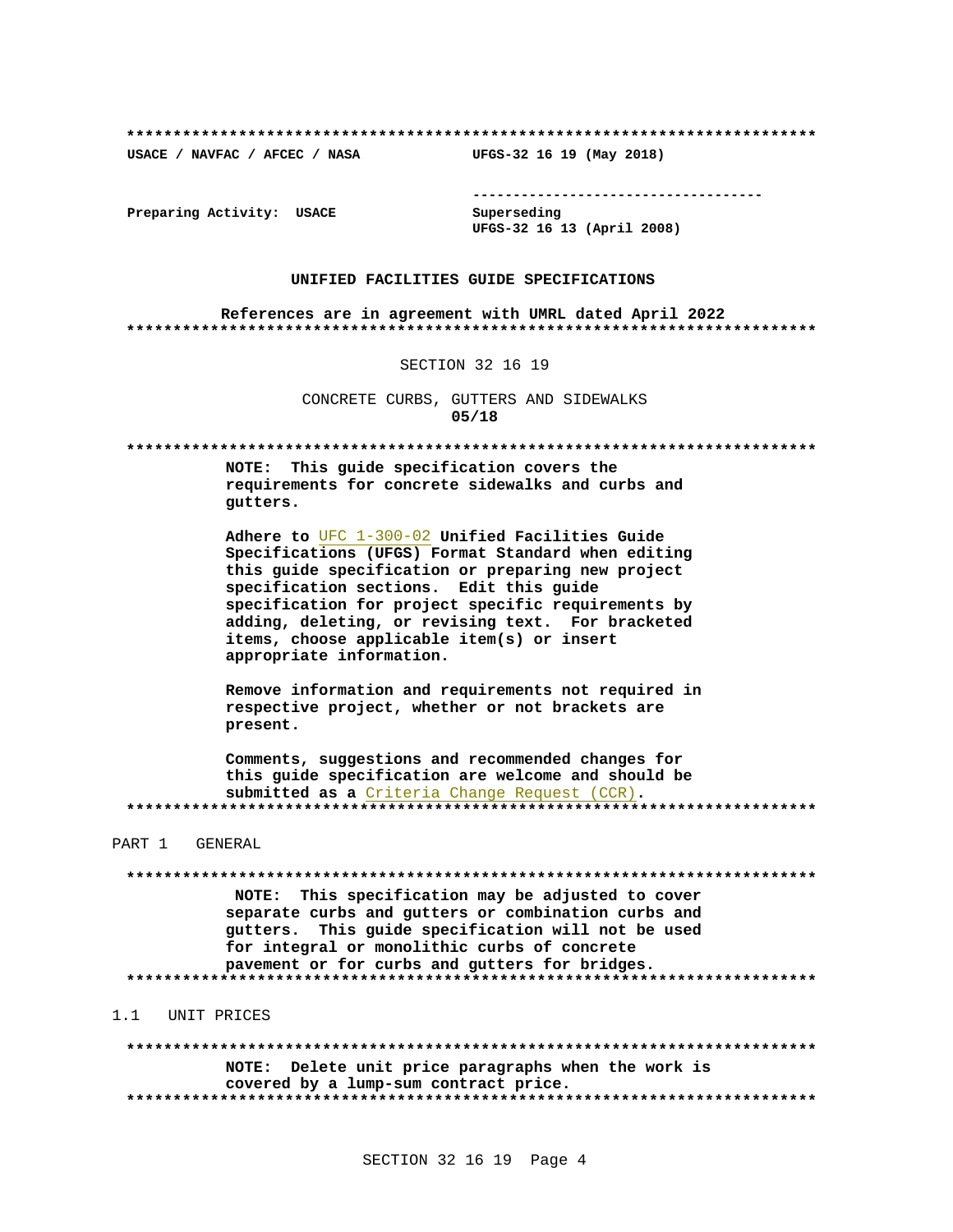# 1.1.1 Measurement

## 1.1.1.1 Sidewalks

The quantities of sidewalks to be paid for will be the number of square meters yards of each depth of sidewalk constructed as indicated.

### 1.1.1.2 Curbs and Gutters

The quantities of curbs and gutters to be paid for will be the number of linear meters feet of each cross section constructed as indicated, measured along the face of the curb at the gutter line.

#### $1.1.2$ Payment

#### $1.1.2.1$ Sidewalks

Payment of the quantities of sidewalks measured as specified will be at the Contract unit price per square meter yard of the thickness specified.

#### $1.1.2.2$ Curbs and Gutters

Payment of the quantities of curbs and gutters measured as specified will be at the Contract unit price per linear meter foot of each cross section.

#### $1.2$ REFERENCES

#### 

NOTE: This paragraph is used to list the publications cited in the text of the guide specification. The publications are referred to in the text by basic designation only and listed in this paragraph by organization, designation, date, and title.

Use the Reference Wizard's Check Reference feature when you add a Reference Identifier (RID) outside of the Section's Reference Article to automatically place the reference in the Reference Article. Also use the Reference Wizard's Check Reference feature to update the issue dates.

References not used in the text will automatically be deleted from this section of the project specification when you choose to reconcile references in the publish print process. 

The publications listed below form a part of this specification to the extent referenced. The publications are referred to within the text by the basic designation only.

> AMERICAN ASSOCIATION OF STATE HIGHWAY AND TRANSPORTATION OFFICIALS (AASHTO)

AASHTO M 182

(2005; R 2017) Standard Specification for Burlap Cloth Made from Jute or Kenaf and Cotton Mats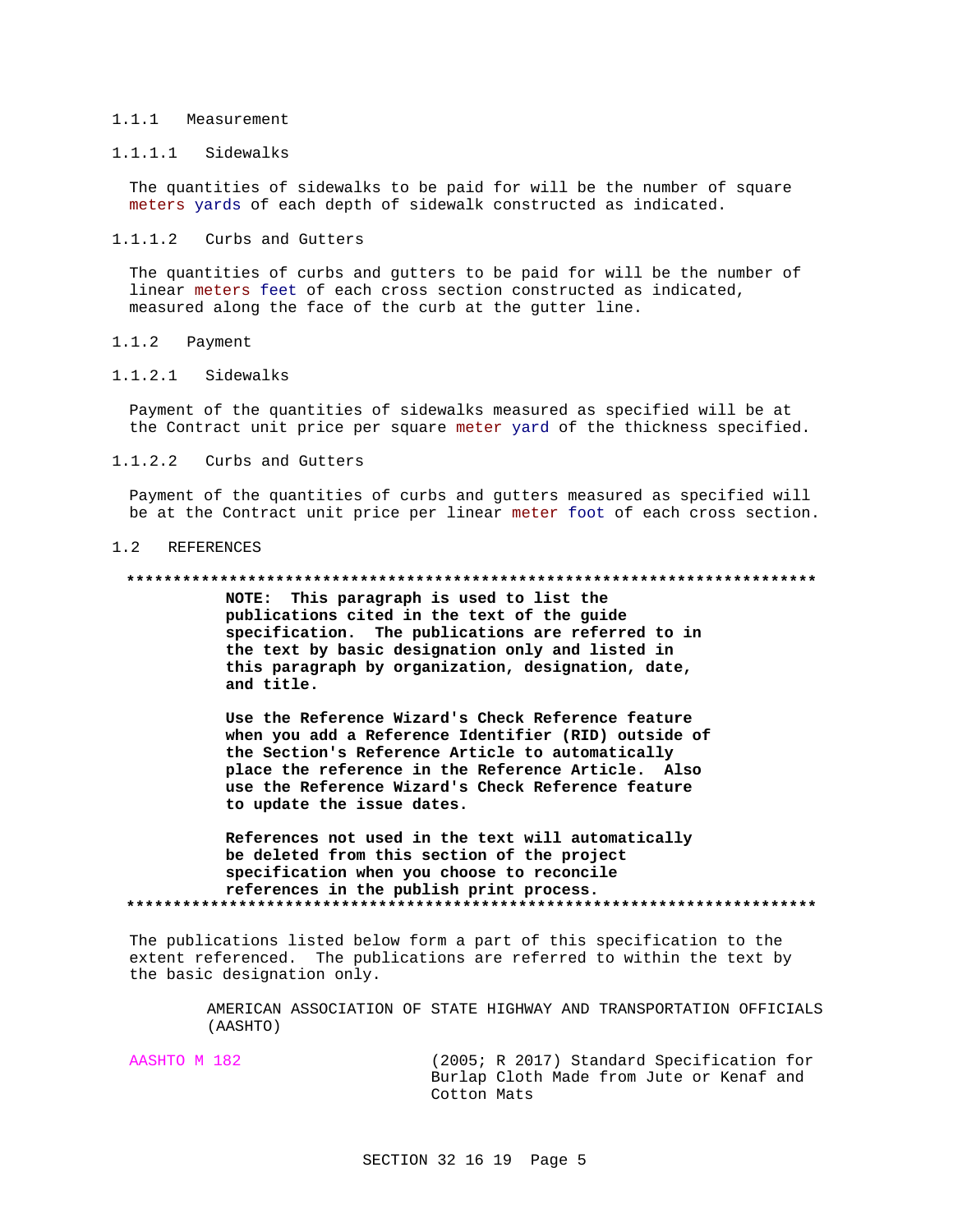ASTM INTERNATIONAL (ASTM)

|           | <b>ASTM A615/A615M</b> | (2020) Standard Specification for Deformed<br>and Plain Carbon-Steel Bars for Concrete<br>Reinforcement                                                                      |
|-----------|------------------------|------------------------------------------------------------------------------------------------------------------------------------------------------------------------------|
|           | ASTM A1064/A1064M      | (2017) Standard Specification for<br>Carbon-Steel Wire and Welded Wire<br>Reinforcement, Plain and Deformed, for<br>Concrete                                                 |
|           | ASTM C31/C31M          | (2021a) Standard Practice for Making and<br>Curing Concrete Test Specimens in the Field                                                                                      |
|           | ASTM C94/C94M          | (2021b) Standard Specification for<br>Ready-Mixed Concrete                                                                                                                   |
|           | ASTM C143/C143M        | (2020) Standard Test Method for Slump of<br>Hydraulic-Cement Concrete                                                                                                        |
| ASTM C171 |                        | (2020) Standard Specification for Sheet<br>Materials for Curing Concrete                                                                                                     |
|           | <b>ASTM C172/C172M</b> | (2017) Standard Practice for Sampling<br>Freshly Mixed Concrete                                                                                                              |
|           | <b>ASTM C173/C173M</b> | (2016) Standard Test Method for Air<br>Content of Freshly Mixed Concrete by the<br>Volumetric Method                                                                         |
|           | <b>ASTM C231/C231M</b> | (2017a) Standard Test Method for Air<br>Content of Freshly Mixed Concrete by the<br>Pressure Method                                                                          |
| ASTM C309 |                        | (2019) Standard Specification for Liquid<br>Membrane-Forming Compounds for Curing<br>Concrete                                                                                |
| ASTM C920 |                        | (2018) Standard Specification for<br>Elastomeric Joint Sealants                                                                                                              |
|           | ASTM D1751             | (2018) Standard Specification for<br>Preformed Expansion Joint Filler for<br>Concrete Paving and Structural<br>Construction (Nonextruding and Resilient<br>Bituminous Types) |
|           | ASTM D1752             | (2018) Standard Specification for<br>Preformed Sponge Rubber, Cork and Recycled<br>PVC Expansion Joint Fillers for Concrete<br>Paving and Structural Construction            |
|           | ASTM D5893/D5893M      | (2016) Standard Specification for Cold<br>Applied, Single Component, Chemically<br>Curing Silicone Joint Sealant for Portland<br>Cement Concrete Pavements                   |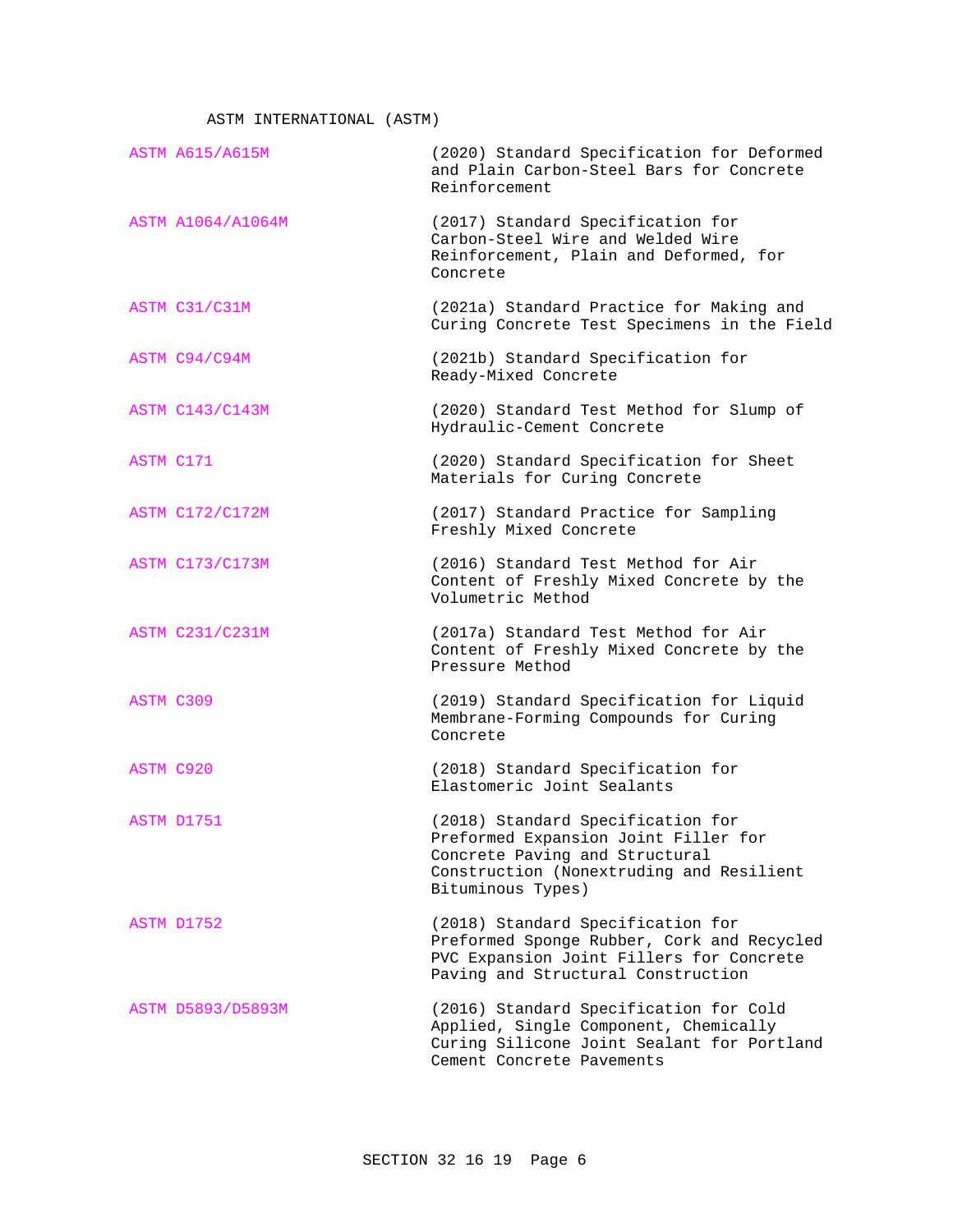# ICC A117.1

(2017) Standard And Commentary Accessible and Usable Buildings and Facilities

## 1.3 SUBMITTALS

### 

NOTE: Review submittal description (SD) definitions in Section 01 33 00 SUBMITTAL PROCEDURES and edit the following list, and corresponding submittal items in the text, to reflect only the submittals required for the project. The Guide Specification technical editors have classified those items that require Government approval, due to their complexity or criticality, with a "G." Generally, other submittal items can be reviewed by the Contractor's Quality Control System. Only add a "G" to an item, if the submittal is sufficiently important or complex in context of the project.

For Army projects, fill in the empty brackets following the "G" classification, with a code of up to three characters to indicate the approving authority. Codes for Army projects using the Resident Management System (RMS) are: "AE" for Architect-Engineer; "DO" for District Office (Engineering Division or other organization in the District Office); "AO" for Area Office; "RO" for Resident Office; and "PO" for Project Office. Codes following the "G" typically are not used for Navy, Air Force, and NASA projects.

The "S" classification indicates submittals required as proof of compliance for sustainability Guiding Principles Validation or Third Party Certification and as described in Section 01 33 00 SUBMITTAL PROCEDURES.

Choose the first bracketed item for Navy, Air Force and NASA projects, or choose the second bracketed item for Army projects. 

Government approval is required for submittals with a "G" or "S" classification. Submittals not having a "G" or "S" classification are [for Contractor Quality Control approval.][for information only. When used, a code following the "G" classification identifies the office that will review the submittal for the Government.] Submit the following in accordance with Section 01 33 00 SUBMITTAL PROCEDURES:

SD-03 Product Data

Concrete

### $\Gamma$

Biodegradable Form Release Agent]

SD-06 Test Reports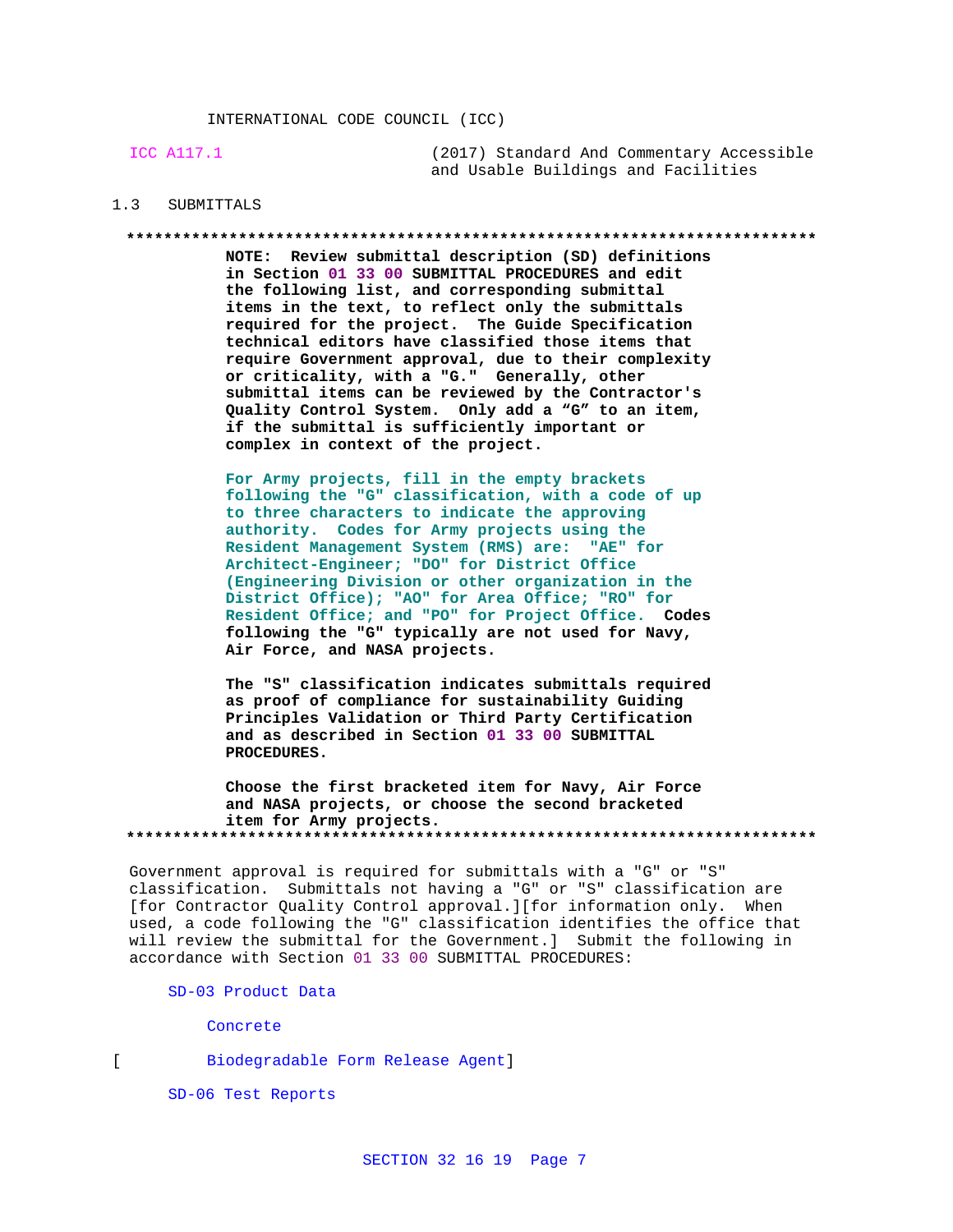# Field Quality Control

## 1.4 EQUIPMENT, TOOLS, AND MACHINES

## 1.4.1 General Requirements

Plant, equipment, machines, and tools used in the work will be subject to approval and must be maintained in a satisfactory working condition at all times. Use equipment capable of producing the required product, meeting grade controls, thickness control and smoothness requirements as specified. Discontinue using equipment that produces unsatisfactory results. Allow the Contracting Officer access at all times to the plant and equipment to ensure proper operation and compliance with specifications.

# 1.4.2 Slip Form Equipment

Slip form paver or curb forming machines, will be approved based on trial use on the job and must be self-propelled, automatically controlled, crawler mounted, and capable of spreading, consolidating, and shaping the plastic concrete to the desired cross section in one pass.

### 1.5 ENVIRONMENTAL REQUIREMENTS

# 1.5.1 Placing During Cold Weather

Do not place concrete when the air temperature reaches 5 degrees C 40 degrees F and is falling, or is already below that point. Placement may begin when the air temperature reaches 2 degrees C 35 degrees F and is rising, or is already above 5 degrees C 40 degrees F. Make provisions to protect the concrete from freezing during the specified curing period. If necessary to place concrete when the temperature of the air, aggregates, or water is below 2 degrees C 35 degrees F, placement and protection must be approved in writing. Approval will be contingent upon full conformance with the following provisions. Prepare and protect the underlying material so that it is entirely free of frost when the concrete is deposited. Heat [mixing water and aggregates] [mixing water] [aggregates] as necessary to result in the temperature of the in-place concrete being between 10 and 30 degrees C 50 and 85 degrees F. Methods and equipment for heating must be approved. Use only aggregates that are free of ice, snow, and frozen lumps before entering the mixer. Provide covering or other means as needed to maintain the concrete at a temperature of at least 10 degrees C 50 degrees F for not less than 72 hours after placing, and at a temperature above freezing for the remainder of the curing period.

# 1.5.2 Placing During Warm Weather

The temperature of the concrete as placed must not exceed 30 degrees C 85 degrees F except where an approved retarder is used. Cool the mixing water and aggregates as necessary to maintain a satisfactory placing temperature. The placing temperature must not exceed 35 degrees C 95 degrees F at any time.

### PART 2 PRODUCTS

### 2.1 CONCRETE

Provide concrete conforming to the applicable requirements of [Section 03 30 00 CAST-IN-PLACE CONCRETE] [ASTM C94/C94M] except as otherwise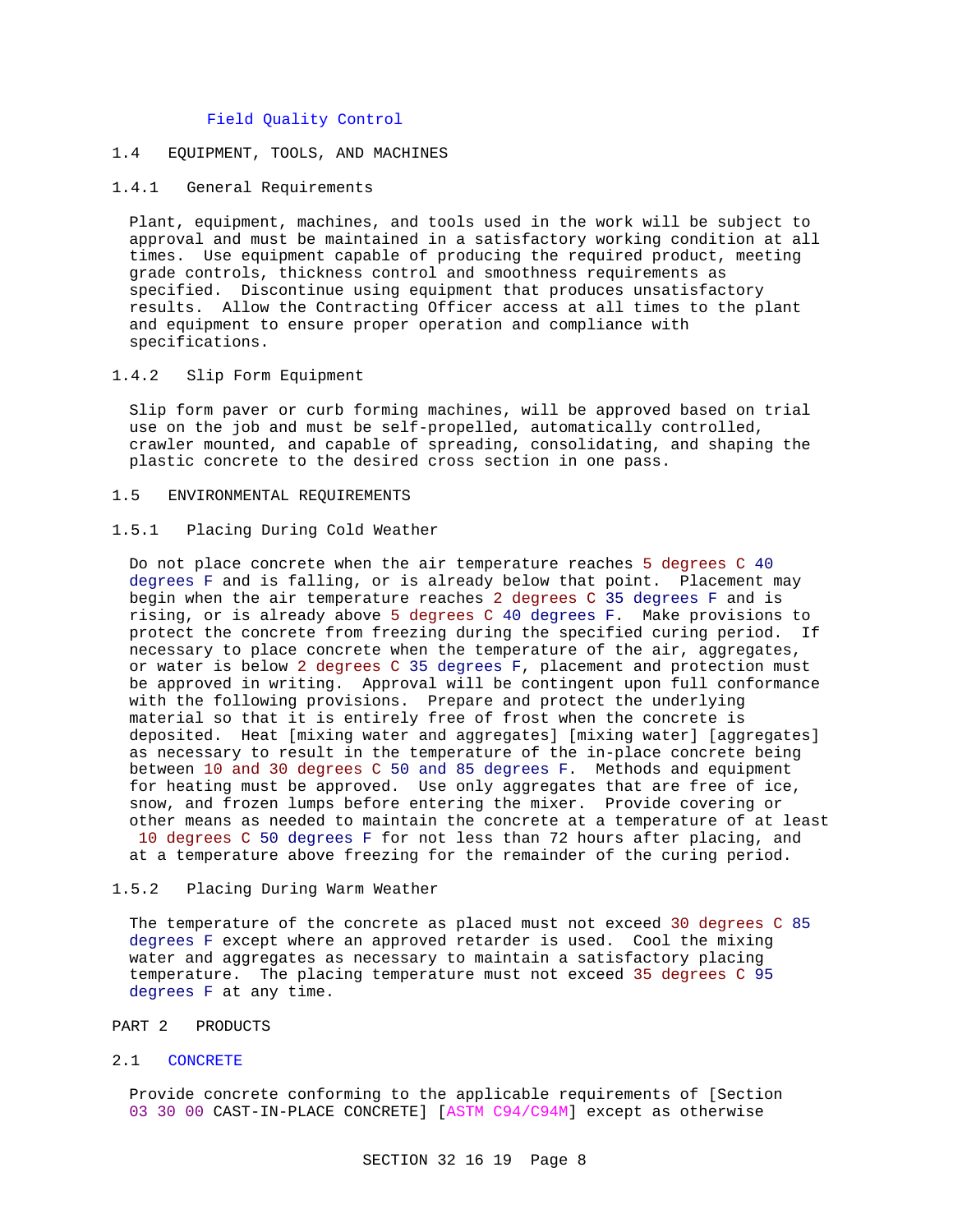specified. Concrete must have a minimum compressive strength of 24 MPa 3500 psi at 28 days. Size of aggregate must not exceed 37.5 mm 1-1/2 inches. Submit copies of certified delivery tickets for all concrete used in the construction.

# 2.1.1 Air Content

### 

NOTE: The air content specified is for concrete that will be subjected to freezing weather and the possible action of deicing chemicals. In climates where freezing is not a factor but where air entrainment is used in local commercial practice to improve the workability and placeability of concrete, concrete having air content percent of 4.5 plus or minus 1.5 percent may be specified as Contractor's option to non air-entrained concrete. 

Use concrete mixtures that have an air content by volume of concrete of 5 to 7 percent, based on measurements made immediately after discharge from the mixer.

#### $2.1.2$ Slump

Use concrete with a slump of 75 mm 3 inches plus or minus 25 mm 1 inch for hand placed concrete or 25 mm 1 inch plus or minus 10 mm 1/2 inch for slipformed concrete as determined in accordance with ASTM C143/C143M.

#### $2.1.3$ Reinforcement Steel

### NOTE: Reinforcement steel normally will not be required for curb and gutter construction. Where conditions exist that make it advantageous to use reinforcement steel, include the reinforcing steel details in the drawings, and include the following paragraphs in the Contract specification. \*\*\*\*\*\*\*\*\*\*\*\*\*\*\*\*

Use reinforcement bars conforming to ASTM A615/A615M. Use wire mesh reinforcement conforming to ASTM A1064/A1064M.

#### $2.2$ CONCRETE CURING MATERIALS

#### $2.2.1$ Impervious Sheet Materials

Use impervious sheet materials conforming to ASTM C171, type optional, except that polyethylene film, if used, must be white opaque.

#### $2.2.2$ Burlap

Use burlap conforming to AASHTO M 182.

 $2.2.3$ White Pigmented Membrane-Forming Curing Compound

Use white pigmented membrane-forming curing compound conforming to ASTM C309, Type 2.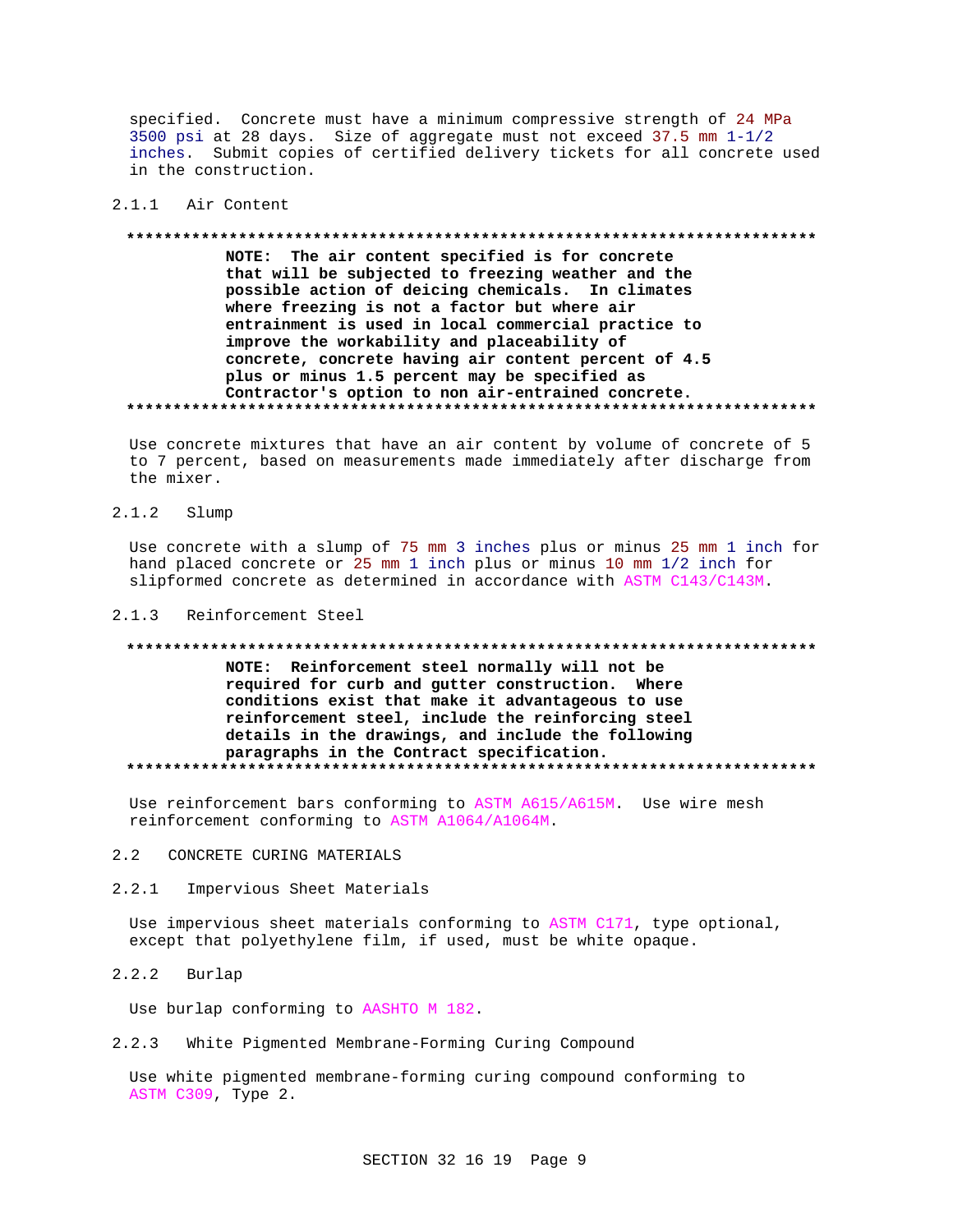## 2.3 CONCRETE PROTECTION MATERIALS

Use concrete protection materials consisting of a linseed oil mixture of equal parts, by volume, of linseed oil and either mineral spirits, naphtha, or turpentine. At the option of the Contractor, commercially prepared linseed oil mixtures, formulated specifically for application to concrete to provide protection against the action of deicing chemicals may be used, except that emulsified mixtures are not acceptable.

# 2.4 JOINT FILLER STRIPS

# 2.4.1 Contraction Joint Filler for Curb and Gutter

Use hard-pressed fiberboard contraction joint filler for curb and gutter.

# 2.4.2 Expansion Joint Filler, Premolded

# **\*\*\*\*\*\*\*\*\*\*\*\*\*\*\*\*\*\*\*\*\*\*\*\*\*\*\*\*\*\*\*\*\*\*\*\*\*\*\*\*\*\*\*\*\*\*\*\*\*\*\*\*\*\*\*\*\*\*\*\*\*\*\*\*\*\*\*\*\*\*\*\*\*\* NOTE: Either type of joint sealer may be specified if determined necessary by the Contracting Officer and the inapplicable publication removed. Joint sealing material may be omitted where sealing of expansion joints is not deemed essential or advisable. \*\*\*\*\*\*\*\*\*\*\*\*\*\*\*\*\*\*\*\*\*\*\*\*\*\*\*\*\*\*\*\*\*\*\*\*\*\*\*\*\*\*\*\*\*\*\*\*\*\*\*\*\*\*\*\*\*\*\*\*\*\*\*\*\*\*\*\*\*\*\*\*\*\***

Onless otherwise indicated, use 13 mm 1/2 inch thick premolded expansion joint filler conforming to ASTM D1751 or ASTM D1752.

### 2.5 JOINT SEALANTS

Use cold-applied joint sealant conforming to ASTM C920 or ASTM D5893/D5893M.

### 2.6 FORM WORK

Design and construct form work to ensure that the finished concrete will conform accurately to the indicated dimensions, lines, and elevations, and within the tolerances specified. Use wood or steel forms that are straight and of sufficient strength to resist springing during depositing and consolidating concrete.

## 2.6.1 Wood Forms

Use forms that are surfaced plank, 50 mm 2 inches nominal thickness, straight and free from warp, twist, loose knots, splits or other defects. Use forms with a nominal length of 3 m 10 feet. Radius bends may be formed with 19 mm 3/4 inch boards, laminated to the required thickness.

## 2.6.2 Steel Forms

Use channel-formed sections with a flat top surface and welded braces at each end and at not less than two intermediate points. Use forms with interlocking and self-aligning ends. Provide flexible forms for radius forming, corner forms, form spreaders, and fillers as needed. Use forms with a nominal length of 3 m 10 feet and that have a minimum of 3 welded stake pockets per form. Use stake pins consisting of solid steel rods with chamfered heads and pointed tips designed for use with steel forms.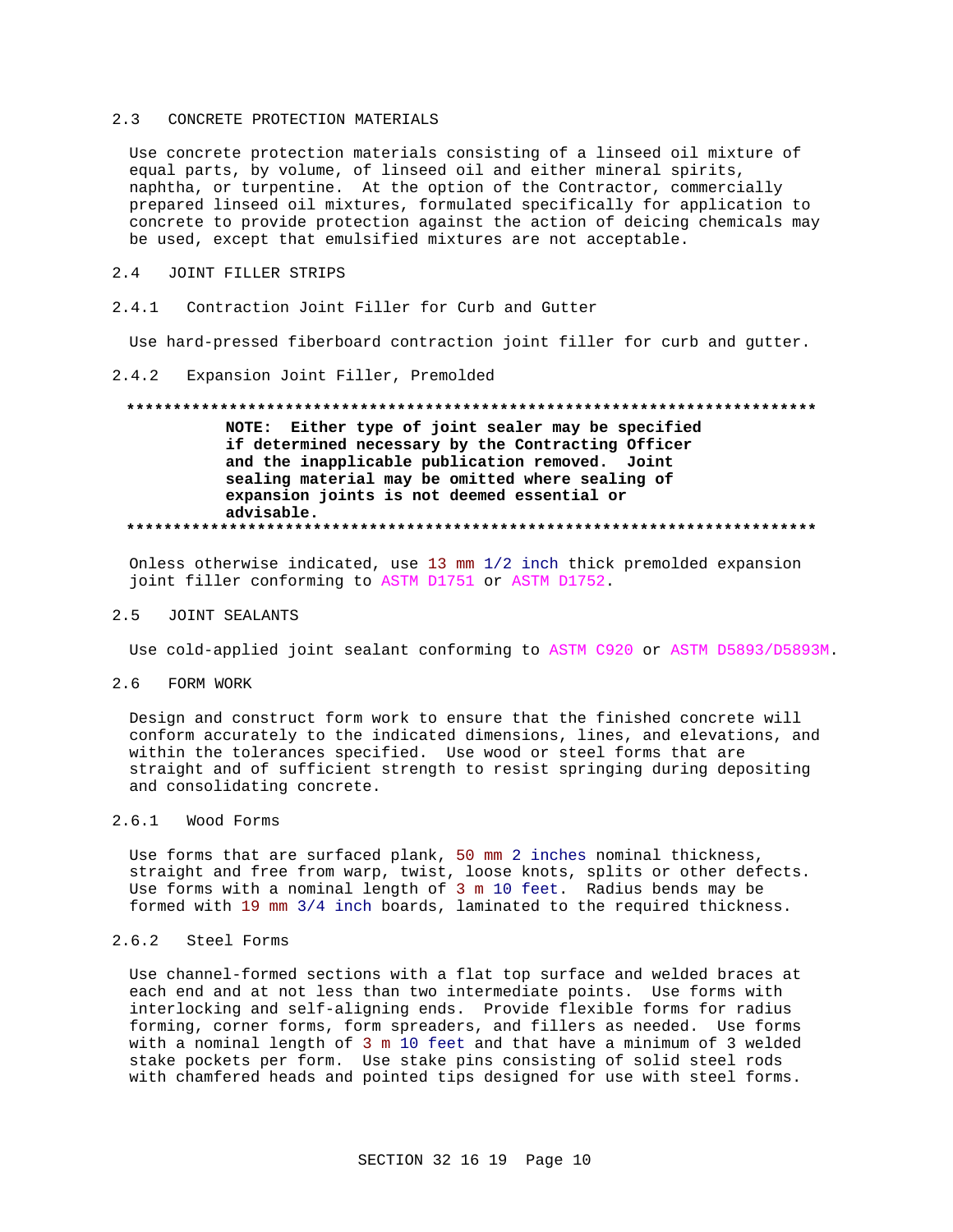#### $2.6.3$ Sidewalk Forms

Use sidewalk forms that are of a height equal to the full depth of the finished sidewalk.

 $2.6.4$ Curb and Gutter Forms

Use curb and gutter outside forms that have a height equal to the full depth of the curb or gutter. Use rigid forms for curb returns, except that benders or thin plank forms may be used for curb or curb returns with a radius of 3 m 10 feet or more, where grade changes occur in the return, or where the central angle is such that a rigid form with a central angle of 90 degrees cannot be used. Back forms for curb returns may be made of 38 mm 1-1/2 inch benders, for the full height of the curb, cleated together. In lieu of inside forms for curbs, a curb "mule" may be used for forming and finishing this surface, provided the results are approved.

#### $[2.6.5]$ Biodegradable Form Release Agent

# NOTE: Concrete release fluids are recognized as a biobased material. Use materials with biobased content where suitable for application and cost effective. Verify suitability, availability within the region, cost effectiveness, and adequate competition before specifying product biobased content requirements. A resource that can be used to identify products with bio-based content is the "Catalog" tab within the USDA's "Biopreferred" website at https://www.biopreferred.gov/BioPreferred/. Other products with biobased content are also acceptable when meeting all requirements of this specification.

Use form release agent that is colorless and biodegradableand that is composed of at least 87 percent biobased material. Provide product that does not bond with, stain, or adversely affect concrete surfaces and does not impair subsequent treatments of concrete surfaces. Provide form release agent that does not contain diesel fuel, petroleum-based lubricating oils, waxes, or kerosene.

 $] 2.7$ Detectable Warning System

Detectable Warning Systems shown on the Contract plans are to meet requirements of ICC A117.1 - Section 705.

- PART 3 **EXECUTION**
- SUBGRADE PREPARATION  $3.1$

#### 

NOTE: On most projects, major grading operations involving excavation and construction of embankments will be performed and paid for under other sections of the specifications and, therefore, are not included in this guide specification. Where such work, including the construction of any required subbase, must be done under this section, paragraphs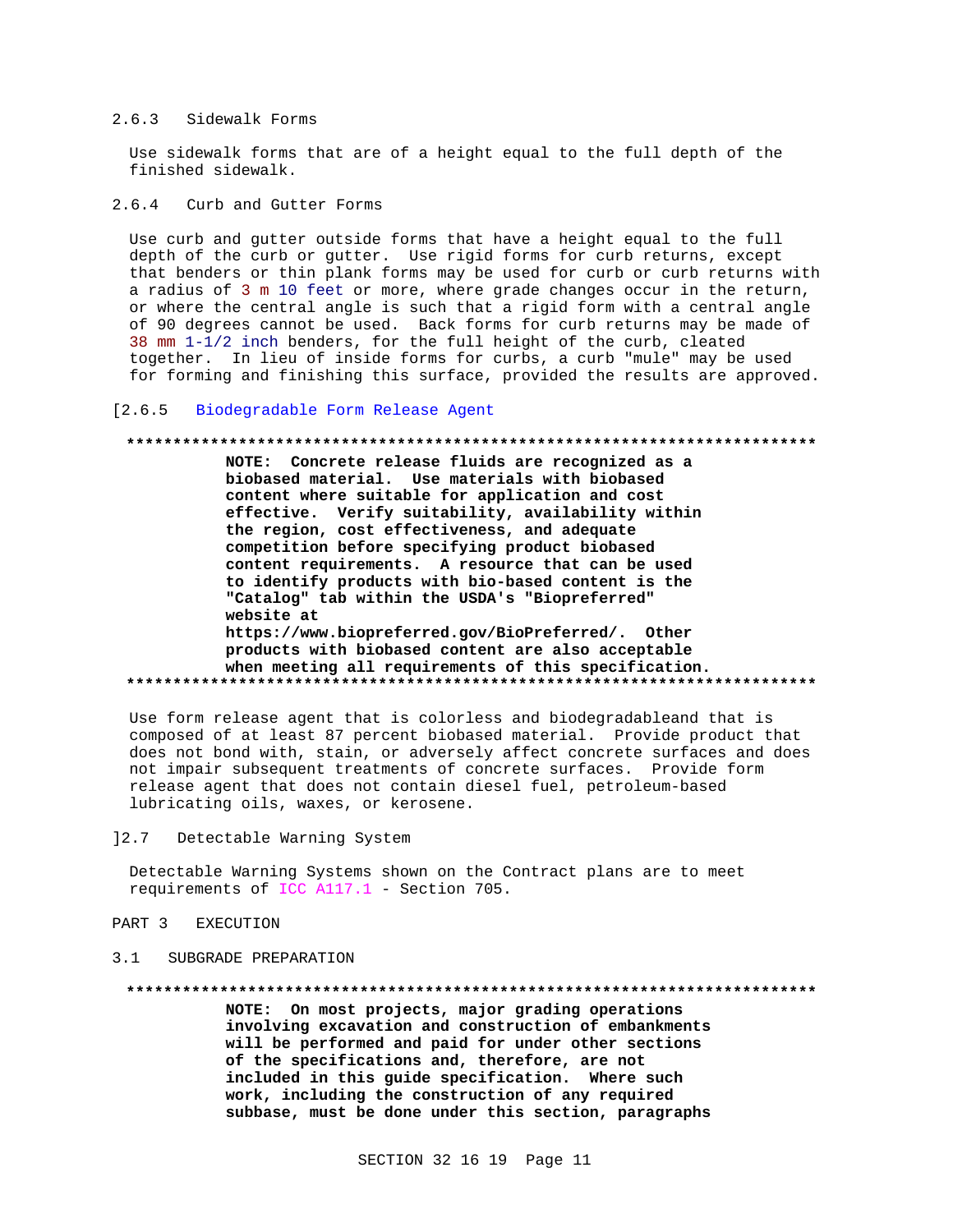**FORM SETTING, SIDEWALK CONCRETE PLACEMENT AND FINISHING, and CURB AND GUTTER CONCRETE PLACEMENT AND FINISHING will be revised to cover necessary additional requirements. The subgrade will be indicated as extending at least 600 mm 2 feet in width back of curb, gutter, entrance, and combination curb and gutters. \*\*\*\*\*\*\*\*\*\*\*\*\*\*\*\*\*\*\*\*\*\*\*\*\*\*\*\*\*\*\*\*\*\*\*\*\*\*\*\*\*\*\*\*\*\*\*\*\*\*\*\*\*\*\*\*\*\*\*\*\*\*\*\*\*\*\*\*\*\*\*\*\*\***

Construct subgrade to the specified grade and cross section prior to concrete placement.

## 3.1.1 Sidewalk Subgrade

Place and compact the subgrade in accordance with [Section 31 00 00 EARTHWORK] [Section [\_\_\_\_]]. Test the subgrade for grade and cross section with a template extending the full width of the sidewalk and supported between side forms.

# 3.1.2 Curb and Gutter Subgrade

Place and compact the subgrade in accordance with [Section 31 00 00 EARTHWORK] [Section 32 11 23 [AGGREGATE BASE COURSE] [AND/OR][GRADED CRUSHED AGGREGATE BASE COURSE] FOR FLEXIBLE PAVING] [Section [\_\_\_\_]]. Test the subgrade for grade and cross section by means of a template extending the full width of the curb and gutter. Use subgrade materials equal in bearing quality to the subgrade under the adjacent pavement.

# 3.1.3 Maintenance of Subgrade

Maintain subgrade in a smooth, compacted condition in conformity with the required section and established grade until the concrete is placed. The subgrade must be in a moist condition when concrete is placed. Prepare and protect subgrade so that it is free from frost when the concrete is deposited.

### 3.2 FORM SETTING

Set forms to the indicated alignment, grade and dimensions. Hold forms rigidly in place by a minimum of 3 stakes per form placed at intervals not to exceed 1.2 m 4 feet. Use additional stakes and braces at corners, deep sections, and radius bends, as required. Use clamps, spreaders, and braces where required to ensure rigidity in the forms. Remove forms in a manner that will not injure the concrete. Do not use bars or heavy tools against the concrete when removing the forms. Promptly and satisfactorily repair concrete found to be defective after form removal. Clean forms and coat with form oil or biodegradable form release agent each time before concrete is placed. Wood forms may, instead, be thoroughly wetted with water before concrete is placed, except that with probable freezing temperatures, oiling is mandatory.

# 3.2.1 Sidewalks

Set forms for sidewalks with the upper edge true to line and grade with an allowable tolerance of 3 mm 1/8 inch in any 3 m 10 foot long section. After forms are set, grade and alignment must be checked with a 3 m 10 foot straightedge. Sidewalks must have a transverse slope [as indicated] [of 20 mm per meter 1/4 inch per foot] [Unless otherwise indicated, construct sidewalks that are located adjacent to curbs with the low side adjacent to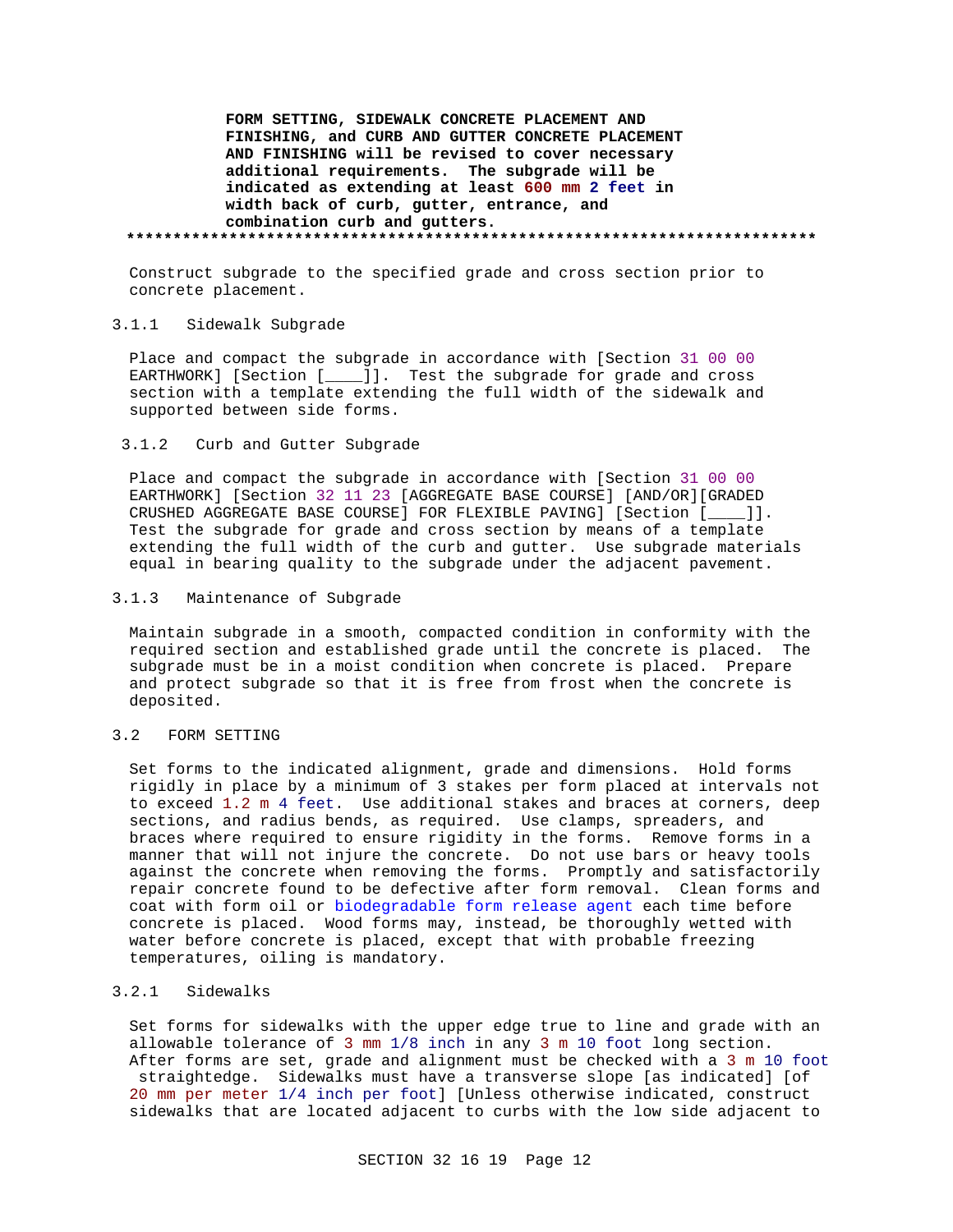the curb.] Do not remove side forms less than 12 hours after finishing has been completed.

# 3.2.2 Curbs and Gutters

Remove forms used along the front of the curb not less than 2 hours nor more than 6 hours after the concrete has been placed. Do not remove forms used along the back of curb until the face and top of the curb have been finished, as specified for concrete finishing. Do not remove gutter forms while the concrete is sufficiently plastic to slump in any direction.

## 3.3 SIDEWALK CONCRETE PLACEMENT AND FINISHING

# 3.3.1 Formed Sidewalks

Place concrete in the forms in one layer. When consolidated and finished, the sidewalks must be of the thickness indicated. Use a strike-off guided by side forms after concrete has been placed in the forms to bring the surface to proper section to be compacted. Consolidate concrete by tamping and spading or with an approved vibrator. Finish the surface to grade with a strike off.

## 3.3.2 Concrete Finishing

After straightedging, when most of the water sheen has disappeared, and just before the concrete hardens, finish the surface with a wood or magnesium float or darby to a smooth and uniformly fine granular or sandy texture free of waves, irregularities, or tool marks. Produce a scored surface by brooming with a fiber-bristle brush in a direction transverse to that of the traffic, followed by edging.

# 3.3.3 Edge and Joint Finishing

Finish all slab edges, including those at formed joints, with an edger having a radius of 3 mm 1/8 inch. Edge transverse joints before brooming. Eliminate the flat surface left by the surface face of the edger with brooming. Clean and solidly fill corners and edges which have crumbled and areas which lack sufficient mortar for proper finishing with a properly proportioned mortar mixture and then finish.

3.3.4 Surface and Thickness Tolerances

Finished surfaces must not vary more than 8 mm 5/16 inch from the testing edge of a 3 m 10-foot straightedge. Permissible deficiency in section thickness will be up to 6 mm 1/4 inch.

### 3.4 CURB AND GUTTER CONCRETE PLACEMENT AND FINISHING

3.4.1 Formed Curb and Gutter

Place concrete to the required section in a single lift. Consolidate concrete using approved mechanical vibrators. Curve shaped gutters must be finished with a standard curb "mule".

3.4.2 Curb and Gutter Finishing

Approved slipformed curb and gutter machines may be used in lieu of hand placement.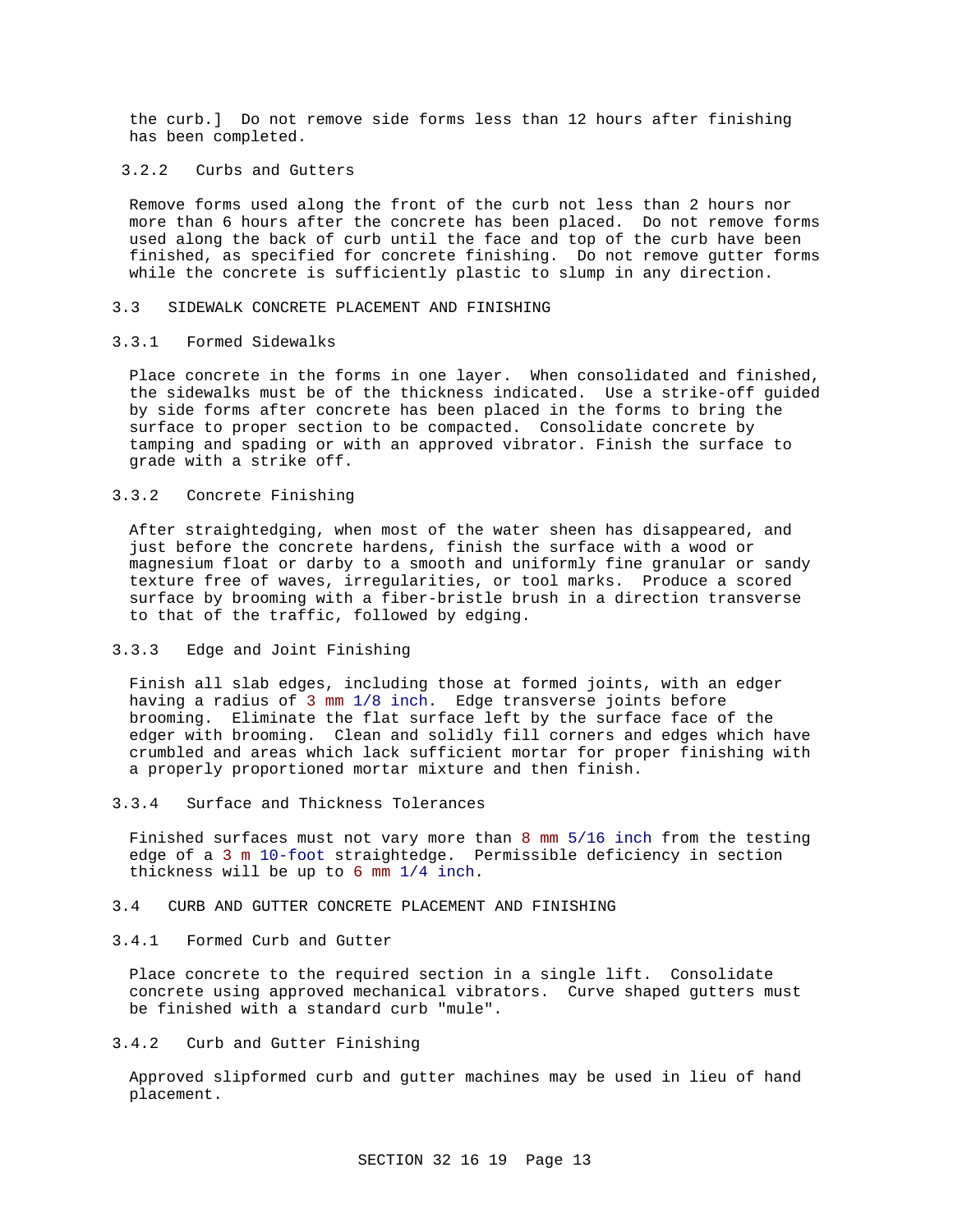# 3.4.3 Concrete Finishing

Float and finish exposed surfaces with a smooth wood float until true to grade and section and uniform in texture. Brush floated surfaces with a fine-hair brush using longitudinal strokes. Round the edges of the gutter and top of the curb with an edging tool to a radius of 13 mm 1/2 inch. Immediately after removing the front curb form, rub the face of the curb with a wood or concrete rubbing block and water until blemishes, form marks, and tool marks have been removed. Brush the front curb surface, while still wet, in the same manner as the gutter and curb top. Finish the top surface of gutter [and entrance] to grade with a wood float.

# 3.4.4 Joint Finishing

Finish curb edges at formed joints as indicated.

3.4.5 Surface and Thickness Tolerances

Finished surfaces must not vary more than 6 mm 1/4 inch from the testing edge of a 3 m 10-foot straightedge. Permissible deficiency in section thickness will be up to 6 mm 1/4 inch.

## 3.5 SIDEWALK JOINTS

Construct sidewalk joints to divide the surface into rectangular areas. Space transverse contraction joints at a distance equal to the sidewalk width or 1.5 m 5 feet on centers, whichever is less, and continuous across the slab. Construct longitudinal contraction joints along the centerline of all sidewalks 3 m 10 feet or more in width. Construct transverse expansion joints at sidewalk returns and opposite expansion joints in adjoining curbs. Where the sidewalk is not in contact with the curb, install transverse expansion joints as indicated. Form expansion joints around structures and features which project through or into the sidewalk pavement, using joint filler of the type, thickness, and width indicated. Expansion joints are not required between sidewalks and curb that abut the sidewalk longitudinally.

# 3.5.1 Sidewalk Contraction Joints

Form contraction joints in the fresh concrete by cutting a groove in the top portion of the slab to a depth of at least one-fourth of the sidewalk slab thickness. Unless otherwise approved or indicated, either use a jointer to cut the groove or saw a groove in the hardened concrete with a power-driven saw. Construct sawed joints by sawing a groove in the concrete with a 3 mm 1/8 inch blade. Provide an ample supply of saw blades on the jobsite before concrete placement is started. Provide at least one standby sawing unit in good working order at the jobsite at all times during the sawing operations.

# 3.5.2 Sidewalk Expansion Joints

Form expansion joints using 13 mm 1/2 inch joint filler strips. Joint filler in expansion joints surrounding structures and features within the sidewalk may consist of preformed filler material conforming to ASTM D1752 or building paper. Hold joint filler in place with steel pins or other devices to prevent warping of the filler during floating and finishing. Immediately after finishing operations are completed, round joint edges using an edging tool having a radius of 3 mm 1/8 inch. Remove any concrete over the joint filler. At the end of the curing period, clean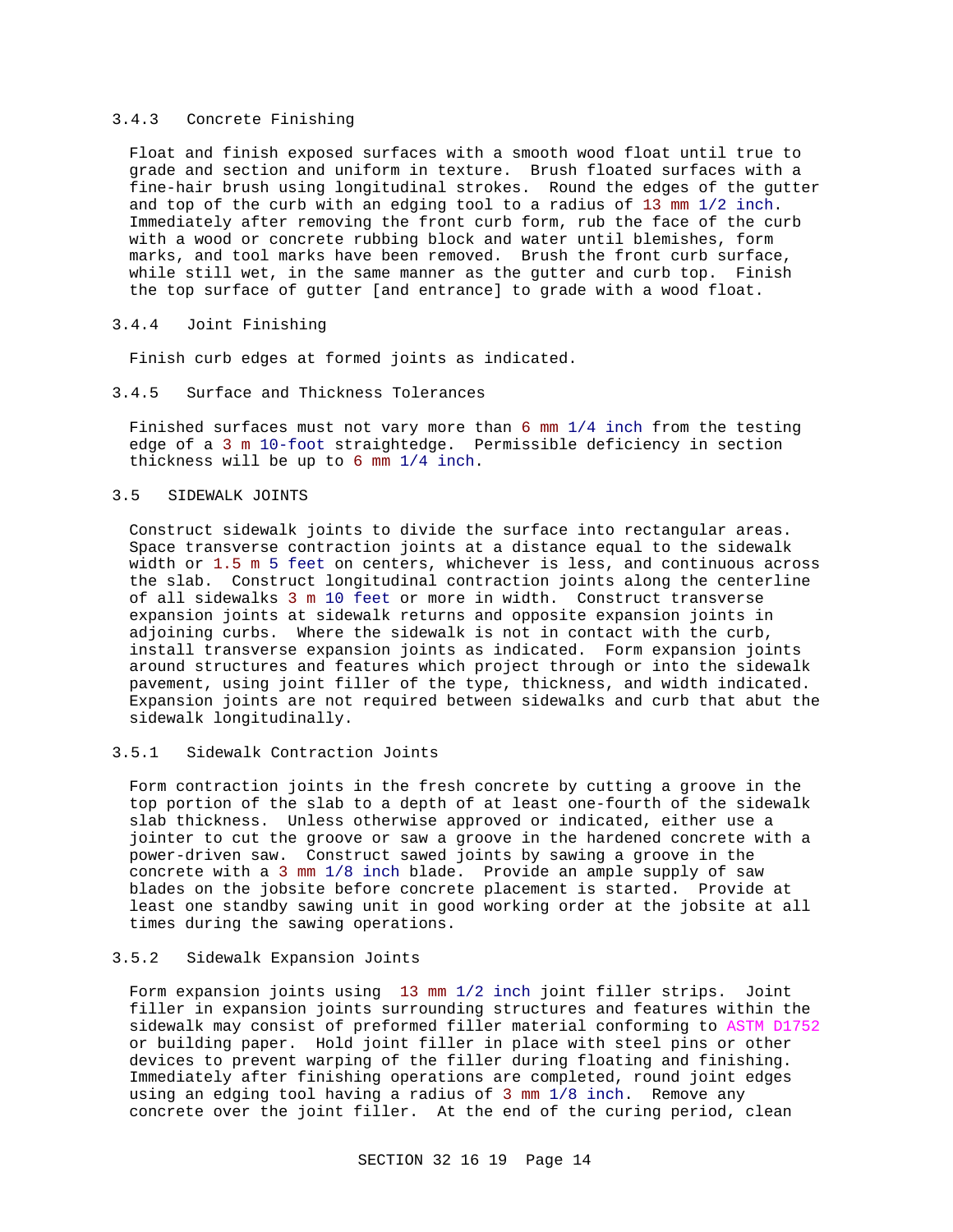the top of expansion joints and fill with cold-applied joint sealant. Use joint sealant that is gray or stone in color. Thoroughly clean the joint opening before the sealing material is placed. Do not spill sealing material on exposed surfaces of the concrete. Apply joint sealing material only when the concrete at the joint is surface dry and atmospheric and concrete temperatures are above 10 degrees C 50 degrees F. Immediately remove any excess material on exposed surfaces of the concrete and clean the concrete surfaces.

#### $3.5.3$ Reinforcement Steel Placement

# NOTE: Reinforcement steel normally will not be required for curb and gutter construction. Where conditions exist that make it advantageous to use reinforcement steel, the reinforcing steel details will be indicated, and the following paragraphs will be included in the Contract specification.

Accurately and securely fasten reinforcement steel in place with suitable supports and ties before the concrete is placed.

#### CURB AND GUTTER JOINTS  $3.6$

Construct curb and gutter joints at right angles to the line of curb and gutter.

#### $3.6.1$ Contraction Joints

Construct contraction joints directly opposite contraction joints in abutting portland cement concrete pavements and spaced so that monolithic sections between curb returns will not be less than 1.5 m 5 feet nor greater than 4.5 m 15 feet in length.

- a. Construct contraction joints (except for slip forming) by means of 3 mm 1/8 inch thick separators and of a section conforming to the cross section of the curb and gutter. Remove separators as soon as practicable after concrete has set sufficiently to preserve the width and shape of the joint and prior to finishing.
- b. When slip forming is used, cut the contraction joints in the top portion of the gutter/curb hardened concrete in a continuous cut across the curb and gutter, using a power-driven saw. Cut the contraction joint to a depth of at least one-fourth of the gutter/curb depth using a 3 mm 1/8 inch saw blade.

#### $3.6.2$ Expansion Joints

Form expansion joints by means of preformed expansion joint filler material cut and shaped to the cross section of curb and gutter. Construct expansion joints in curb and gutter directly opposite expansion joints of abutting portland cement concrete pavement using the same type and thickness of joints as joints in the pavement. Where curb and gutter do not abut portland cement concrete pavement, provide expansion joints at least 13 mm 1/2 inch in width at intervals not less than 10 meters 30 feet nor greater than 36 meters 120 feet. Seal expansion joints immediately following curing of the concrete or as soon thereafter as weather conditions permit. Seal expansion joints and the top 25 mm 1 inch depth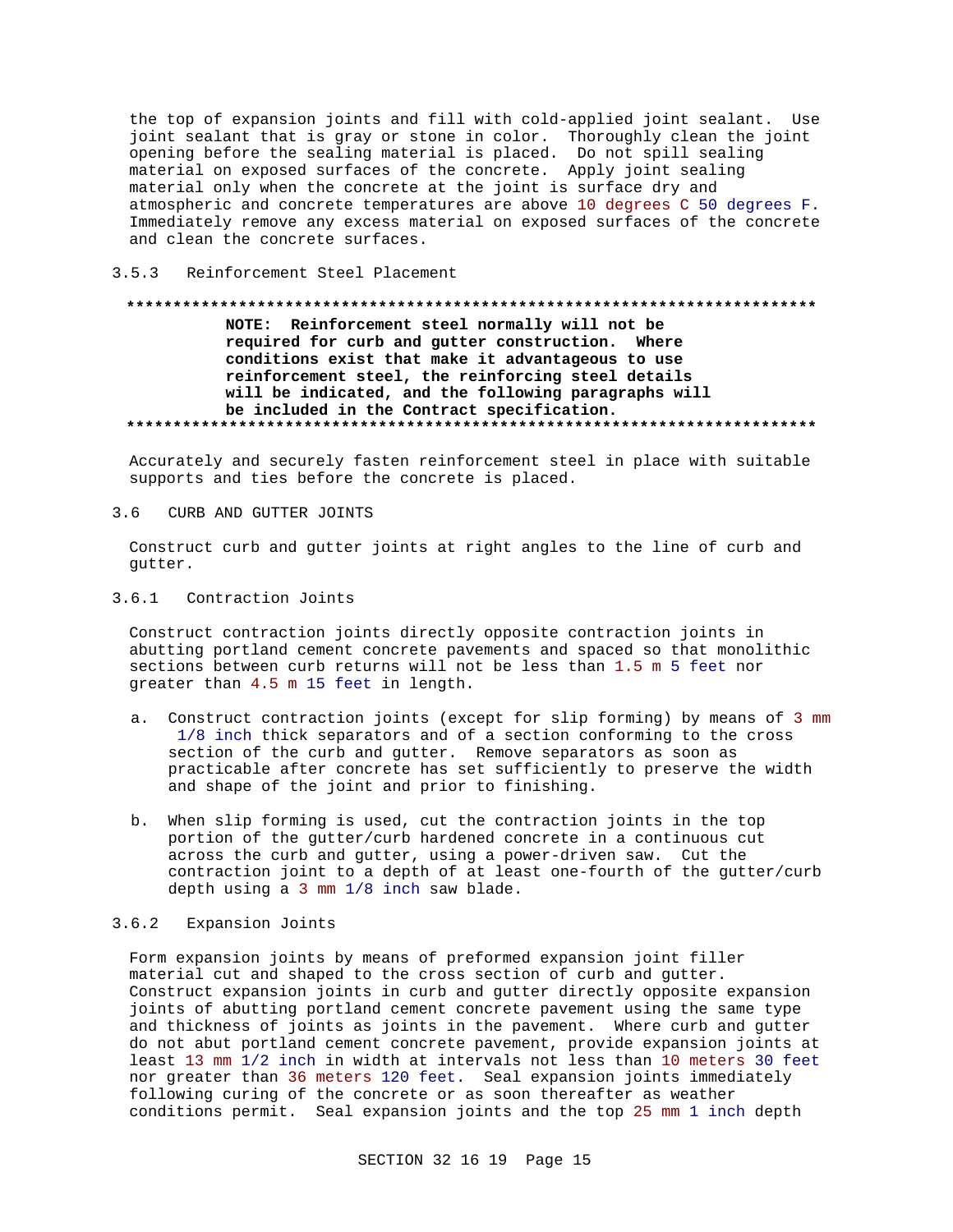of curb and gutter contraction-joints with joint sealant. Thoroughly clean the joint opening before the sealing material is placed. Do not spill sealing material on exposed surfaces of the concrete. Concrete at the joint must be surface dry and atmospheric and concrete temperatures must be above 10 degrees C 50 degrees F at the time of application of joint sealing material. Immediately remove excess material on exposed surfaces of the concrete and clean concrete surfaces.

#### $3.7$ CURING AND PROTECTION

# NOTE: Only the methods of curing appropriate to local weather conditions and construction practices will be retained, but Contractor's option of at least two curing methods will be retained to promote competition in bidding.

# 3.7.1 General Requirements

Protect concrete against loss of moisture and rapid temperature changes for at least 7 days from the beginning of the curing operation. Protect unhardened concrete from rain and flowing water. All equipment needed for adequate curing and protection of the concrete must be on hand and ready for use before actual concrete placement begins. Protect concrete as necessary to prevent cracking of the pavement due to temperature changes during the curing period.

#### $3.7.1.1$ Mat Method

Cover the entire exposed surface with two or more layers of burlap. Overlap mats at least 150 mm 6 inches. Thoroughly wet the mat with water prior to placing on concrete surface and keep the mat continuously in a saturated condition and in intimate contact with concrete for not less than 7 days.

#### $3.7.1.2$ Impervious Sheeting Method

Wet the entire exposed surface with a fine spray of water and then cover with impervious sheeting material. Lay sheets directly on the concrete surface with the light-colored side up and overlapped 300 mm 12 inches when a continuous sheet is not used. Use sheeting that is not less than 450 mm 18-inches wider than the concrete surface to be cured. Secure sheeting using heavy wood planks or a bank of moist earth placed along edges and laps in the sheets. Satisfactorily repair or replace sheets that are torn or otherwise damaged during curing. Sheeting must remain on the concrete surface to be cured for not less than 7 days.

#### $3.7.1.3$ Membrane Curing Method

Apply a uniform coating of white-pigmented membrane-curing compound to the entire exposed surface of the concrete as soon after finishing as the free water has disappeared from the finished surface. Coat formed surfaces immediately after the forms are removed and in no case longer than 1 hour after the removal of forms. Do not allow concrete surface to dry before application of the membrane. If drying has occurred, moisten the surface of the concrete with a fine spray of water and apply the curing compound as soon as the free water disappears. Apply curing compound in two coats by hand-operated pressure sprayers at a coverage of approximately 5 square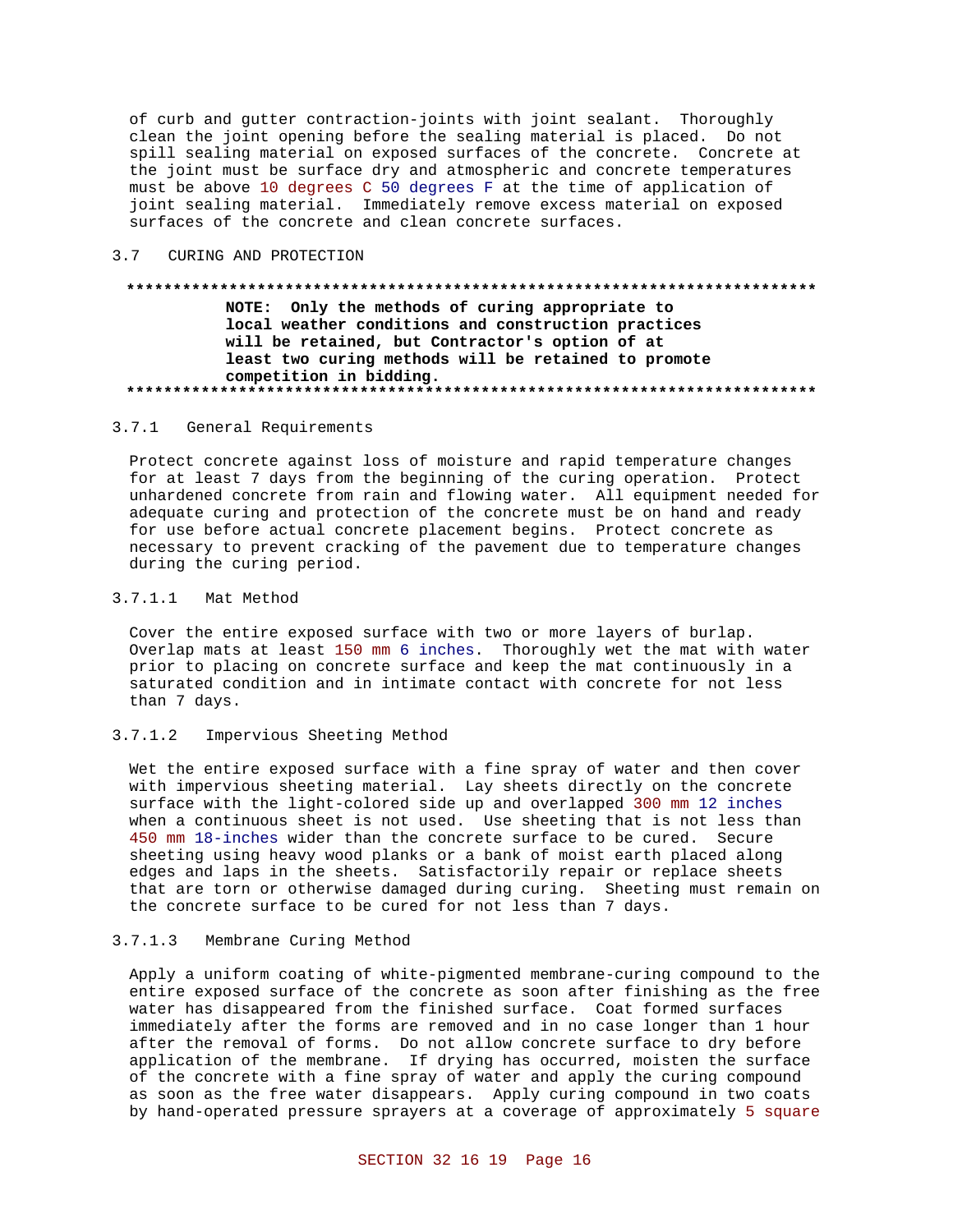meters/L 200 square feet/gallon for the total of both coats. Apply the second coat in a direction approximately at right angles to the direction of application of the first coat. The compound must form a uniform, continuous, coherent film that will not check, crack, or peel and must be free from pinholes or other imperfections. If pinholes, abrasion, or other discontinuities exist, apply an additional coat to the affected areas within 30 minutes. Respray concrete surfaces that are subjected to heavy rainfall within 3 hours after the curing compound has been applied by the method and at the coverage specified above. Respray areas where the curing compound is damaged by subsequent construction operations within the curing period. Take precautions necessary to ensure that the concrete is properly cured at sawed joints, and that no curing compound enters the joints. Tightly seal the top of the joint opening and the joint groove at exposed edges before the concrete in the region of the joint is resprayed with curing compound. Use a method used for sealing the joint groove that prevents loss of moisture from the joint during the entire specified curing period. Provide approved standby facilities for curing concrete pavement at a location accessible to the jobsite for use in the event of mechanical failure of the spraying equipment or other conditions that might prevent correct application of the membrane-curing compound at the proper time. Adequately protect concrete surfaces to which membrane-curing compounds have been applied during the entire curing period from pedestrian and vehicular traffic, except as required for joint-sawing operations and surface tests, and from other possible damage to the continuity of the membrane.

# 3.7.2 Backfilling

After curing, remove debris and backfill, grade, and compact the area adjoining the concrete to conform to the surrounding area in accordance with lines and grades indicated.

# 3.7.3 Protection

Protect completed concrete from damage until accepted. Repair damaged concrete and clean concrete discolored during construction. Remove and reconstruct concrete that is damaged for the entire length between regularly scheduled joints. Refinishing the damaged portion will not be acceptable. Dispose of removed material as directed.

### 3.7.4 Protective Coating

### **\*\*\*\*\*\*\*\*\*\*\*\*\*\*\*\*\*\*\*\*\*\*\*\*\*\*\*\*\*\*\*\*\*\*\*\*\*\*\*\*\*\*\*\*\*\*\*\*\*\*\*\*\*\*\*\*\*\*\*\*\*\*\*\*\*\*\*\*\*\*\*\*\*\***

**NOTE: Concrete may require protection against the action of urea, sodium chloride, and calcium chloride used for de-icing purposes. Protection against these chemicals is not required for concrete of the specified air content that will be in place for a cumulative time of 6 weeks at a continuous minimum temperature of 5 degrees C 40 degrees F, excluding the curing time. Concrete which is to receive protective coating should be moist cured to eliminate the need for removing a curing membrane prior to application of the protective coating. ACI Committee Report 515 provides a detailed discussion of protective coating for concrete. The following paragraphs will be inserted if protective coating is required. \*\*\*\*\*\*\*\*\*\*\*\*\*\*\*\*\*\*\*\*\*\*\*\*\*\*\*\*\*\*\*\*\*\*\*\*\*\*\*\*\*\*\*\*\*\*\*\*\*\*\*\*\*\*\*\*\*\*\*\*\*\*\*\*\*\*\*\*\*\*\*\*\*\***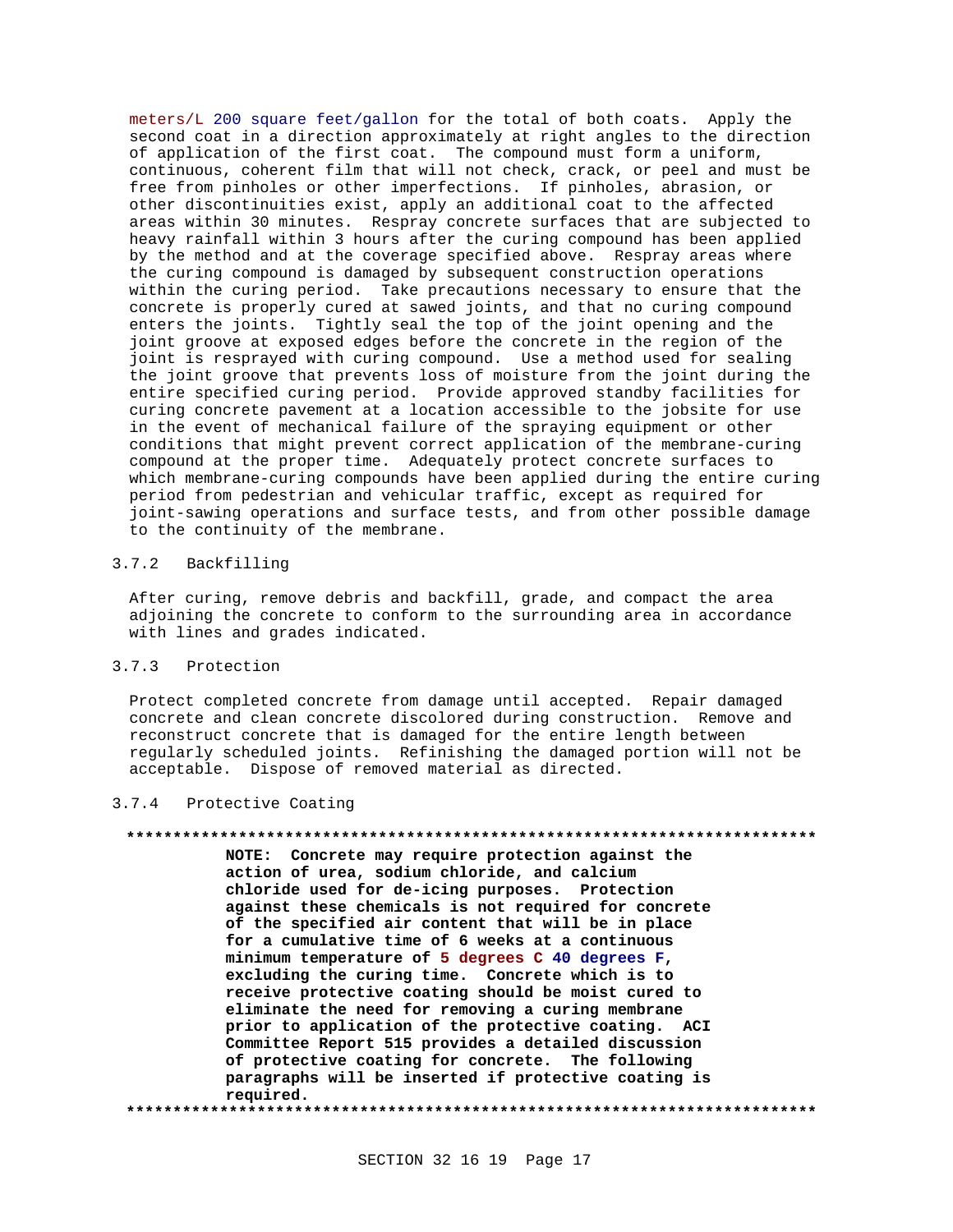Apply a protective coating of linseed oil mixture to the exposed-to-view concrete surface after the curing period, if concrete will be exposed to de-icing chemicals within 6 weeks after placement. Moist cure concrete to receive a protective coating.

# 3.7.4.1 Application

Complete curing and backfilling operation prior to applying two coats of protective coating. Concrete must be surface dry and clean before each application. Spray apply at a rate of not more than 11 square meters/L 50 square yards/gallon for first application and not more than 15.5 square meters/L 70 square yards/gallon for second application, except that the number of applications and coverage for each application for commercially prepared mixture must be in accordance with the manufacturer's instructions. Protect coated surfaces from vehicular and pedestrian traffic until dry.

# 3.7.4.2 Precautions

Do not heat protective coating by direct application of flame or electrical heaters and protect the coating from exposure to open flame, sparks, and fire adjacent to open containers or applicators. Do not apply material at ambient or material temperatures lower than 10 degrees C 50 degrees F.

# 3.8 FIELD QUALITY CONTROL

Submit copies of all test reports within 24 hours of completion of the test.

# 3.8.1 General Requirements

Perform the inspection and tests described and meet the specified requirements for inspection details and frequency of testing. Based upon the results of these inspections and tests, take the action and submit reports as required below, and additional tests to ensure that the requirements of these specifications are met.

# 3.8.2 Concrete Testing

# 3.8.2.1 Strength Testing

Take concrete samples in accordance with ASTM C172/C172M not less than once a day nor less than once for every 190 cubic meters 250 cubic yards of concrete placed. Mold cylinders in accordance with ASTM C31/C31M for strength testing by an approved laboratory. Each strength test result must be the average of 2 test cylinders from the same concrete sample tested at 28 days, unless otherwise specified or approved. Concrete specified on the basis of compressive strength will be considered satisfactory if the averages of all sets of three consecutive strength test results equal or exceed the specified strength, and no individual strength test result falls below the specified strength by more than 4 MPa 500 psi.

# 3.8.2.2 Air Content

Determine air content in accordance with ASTM C173/C173M or ASTM C231/C231M. Use ASTM C231/C231M with concretes and mortars made with relatively dense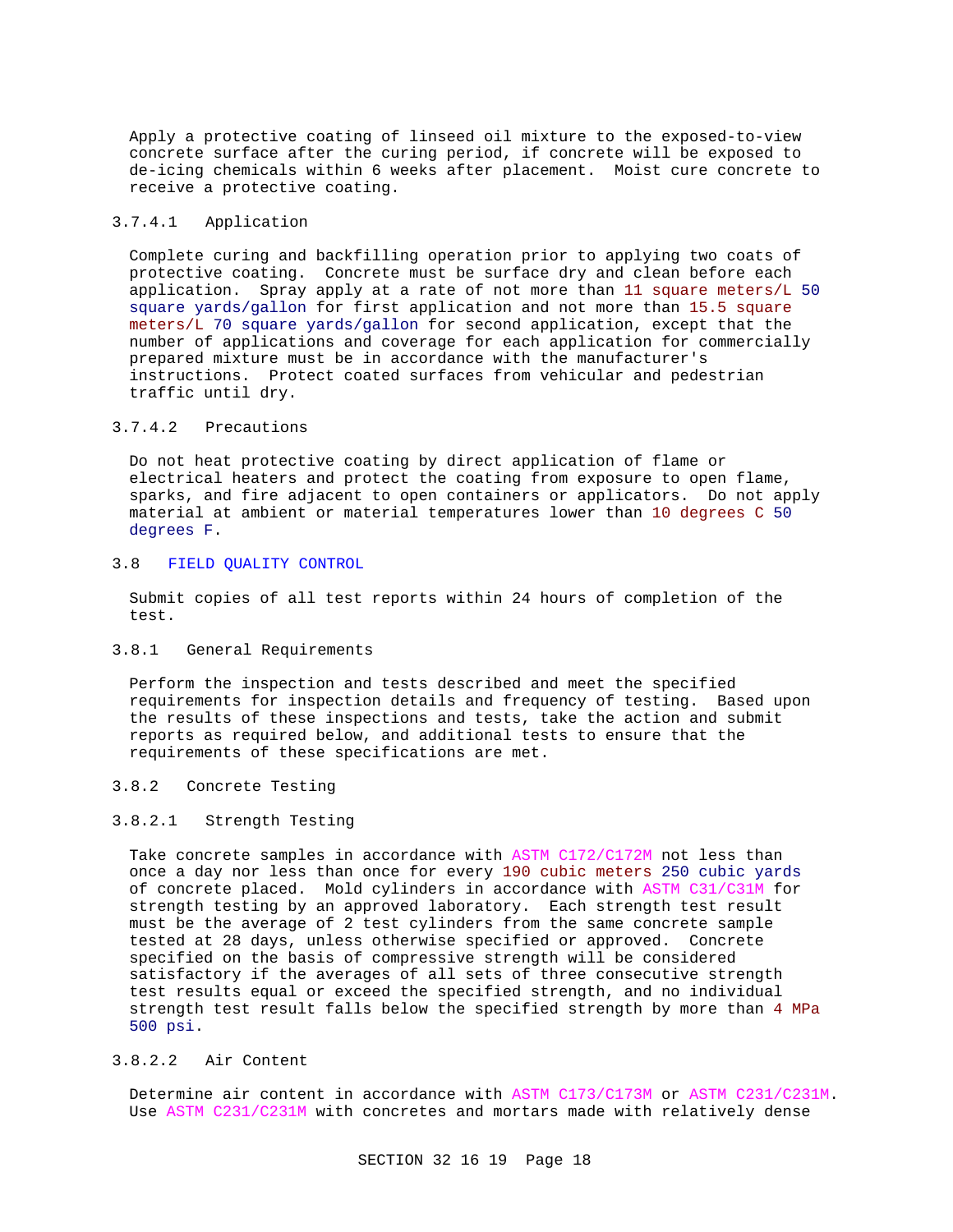natural aggregates. Make two tests for air content on randomly selected batches of each class of concrete placed during each shift. Make additional tests when excessive variation in concrete workability is reported by the placing foreman or the Government inspector. Notify the placing foreman if results are out of tolerance. The placing foreman must take appropriate action to have the air content corrected at the plant. Additional tests for air content will be performed on each truckload of material until such time as the air content is within the tolerance specified.

## 3.8.2.3 Slump Test

Perform two slump tests on randomly selected batches of each class of concrete for every 190 cubic meters 250 cubic yards, or fraction thereof, of concrete placed during each shift. Perform additional tests when excessive variation in the workability of the concrete is noted or when excessive crumbling or slumping is noted along the edges of slip-formed concrete.

# 3.8.3 Thickness Evaluation

Determine the anticipated thickness of the concrete prior to placement by passing a template through the formed section or by measuring the depth of opening of the extrusion template of the curb forming machine. If a slip form paver is used for sidewalk placement, construct the subgrade true to grade prior to concrete placement. The thickness will be determined by measuring each edge of the completed slab.

# 3.8.4 Surface Evaluation

Provide finished surfaces for each category of the completed work that are uniform in color and free of blemishes and form or tool marks.

# 3.9 SURFACE DEFICIENCIES AND CORRECTIONS

# 3.9.1 Thickness Deficiency

When measurements indicate that the completed concrete section is deficient in thickness by more than 6 mm 1/4 inch the deficient section will be removed, between regularly scheduled joints, and replaced.

# 3.9.2 High Areas

In areas not meeting surface smoothness and plan grade requirements, reduce high areas either by rubbing the freshly finished concrete with carborundum brick and water when the concrete is less than 36 hours old or by grinding the hardened concrete with an approved surface grinding machine after the concrete is 36 hours old or more. The area corrected by grinding the surface of the hardened concrete must not exceed 5 percent of the area of any integral slab, and the depth of grinding must not exceed 6 mm 1/4 inch. Remove and replace pavement areas requiring grade or surface smoothness corrections in excess of the limits specified.

# 3.9.3 Appearance

Exposed surfaces of the finished work will be inspected by the Contracting Officer and deficiencies in appearance will be identified. Remove and replace areas which exhibit excessive cracking, discoloration, form marks, or tool marks or which are otherwise inconsistent with the overall